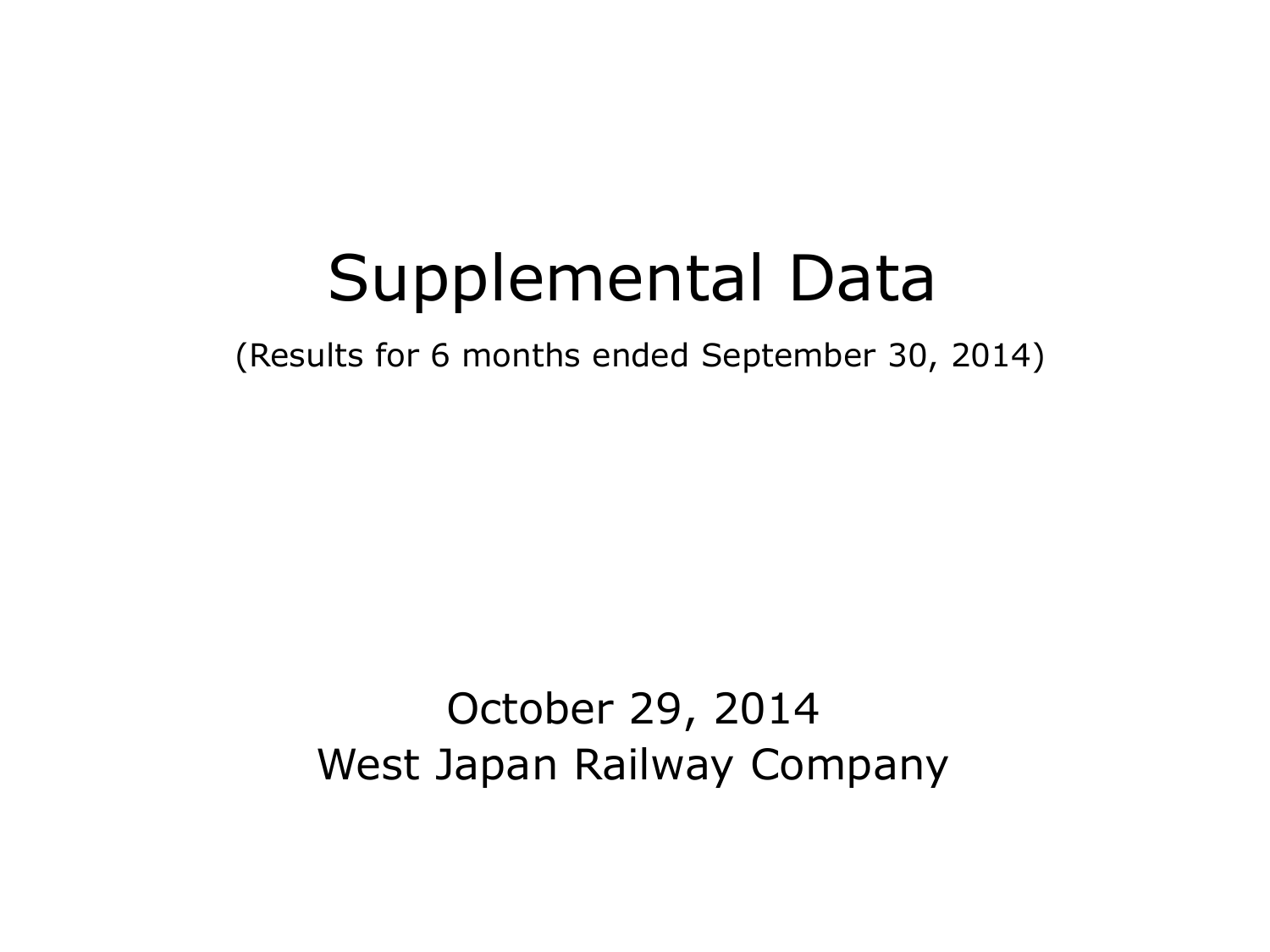#### ¥Billions

1

|                                | 6 months ended               | 6 months ended    | YoY                              |                            | <b>Results</b>           | Forecasts FY2015/3 |                    | YoY                              |                          | Difference<br>between the<br>forecasts |
|--------------------------------|------------------------------|-------------------|----------------------------------|----------------------------|--------------------------|--------------------|--------------------|----------------------------------|--------------------------|----------------------------------------|
|                                | Sep 30, 2013<br>$\mathsf{A}$ | Sep 30, 2014<br>B | Increase/<br>(Decrease)<br>$B-A$ | $\frac{0}{0}$<br>$1 - B/A$ | FY2014/3<br>$\mathsf{C}$ | As of July 30<br>D | As of Oct 29<br>E. | Increase/<br>(Decrease)<br>$E-C$ | $\frac{0}{0}$<br>$1-E/C$ | Increase/<br>(Decrease)<br>$E-D$       |
| <b>[Consolidated]</b>          |                              |                   |                                  |                            |                          |                    |                    |                                  |                          |                                        |
| <b>Operating Revenues</b>      | 642.1                        | 651.5             | 9.3                              | 1.5                        | 1,331.0                  | 1,319.5            | 1,330.0            | (1.0)                            | (0.1)                    | 10.5                                   |
| Operating Income               | 74.8                         | 82.1              | 7.3                              | 9.8                        | 134.5                    | 117.5              | 124.0              | (10.5)                           | (7.9)                    | 6.5                                    |
| <b>Recurring Profit</b>        | 61.5                         | 72.4              | 10.9                             | 17.7                       | 112.9                    | 98.5               | 105.0              | (7.9)                            | (7.0)                    | 6.5                                    |
| Net Income                     | 36.8                         | 54.4              | 17.5                             | 47.6                       | 65.6                     | 58.5               | 65.5               | (0.1)                            | (0.2)                    | 7.0                                    |
| [Non-Consolidated]             |                              |                   |                                  |                            |                          |                    |                    |                                  |                          |                                        |
| <b>Operating Revenues</b>      | 433.5                        | 440.7             | 7.1                              | 1.6                        | 873.6                    | 874.5              | 881.0              | 7.3                              | 0.8                      | 6.5                                    |
| <b>Transportation Revenues</b> | 388.6                        | 394.8             | 6.2                              | 1.6                        | 780.6                    | 781.5              | 788.0              | 7.3                              | 0.9                      | 6.5                                    |
| <b>Operating Expenses</b>      | 371.2                        | 371.5             | 0.3                              | 0.1                        | 771.8                    | 779.5              | 779.5              | 7.6                              | 1.0                      |                                        |
| Personnel costs                | 117.2                        | 116.9             | (0.2)                            | (0.2)                      | 235.4                    | 233.0              | 233.0              | (2.4)                            | (1.1)                    | —                                      |
| Non personnel costs            | 161.3                        | 166.2             | 4.9                              | 3.1                        | 351.6                    | 369.0              | 369.0              | 17.3                             | 4.9                      | —                                      |
| Energy costs                   | 21.4                         | 22.7              | 1.2                              | 5.9                        | 43.1                     | 46.5               | 46.5               | 3.3                              | 7.9                      | —                                      |
| Maintenance costs              | 59.9                         | 62.0              | 2.1                              | 3.5                        | 139.0                    | 146.5              | 146.5              | 7.4                              | 5.4                      | —                                      |
| Miscellaneous costs            | 79.9                         | 81.5              | 1.5                              | 1.9                        | 169.5                    | 176.0              | 176.0              | 6.4                              | 3.8                      | —                                      |
| Depreciation                   | 62.8                         | 61.1              | (1.6)                            | (2.6)                      | 129.3                    | 127.0              | 127.0              | (2.3)                            | (1.8)                    | -                                      |
| Operating Income               | 62.3                         | 69.1              | 6.8                              | 11.0                       | 101.7                    | 95.0               | 101.5              | (0.2)                            | (0.3)                    | 6.5                                    |
| <b>Recurring Profit</b>        | 49.6                         | 57.5              | 7.9                              | 15.9                       | 79.9                     | 75.0               | 81.5               | 1.5                              | 1.9                      | 6.5                                    |
| Net Income                     | 30.4                         | 39.0              | 8.5                              | 28.2                       | 48.6                     | 43.0               | 50.0               | 1.3                              | 2.7                      | 7.0                                    |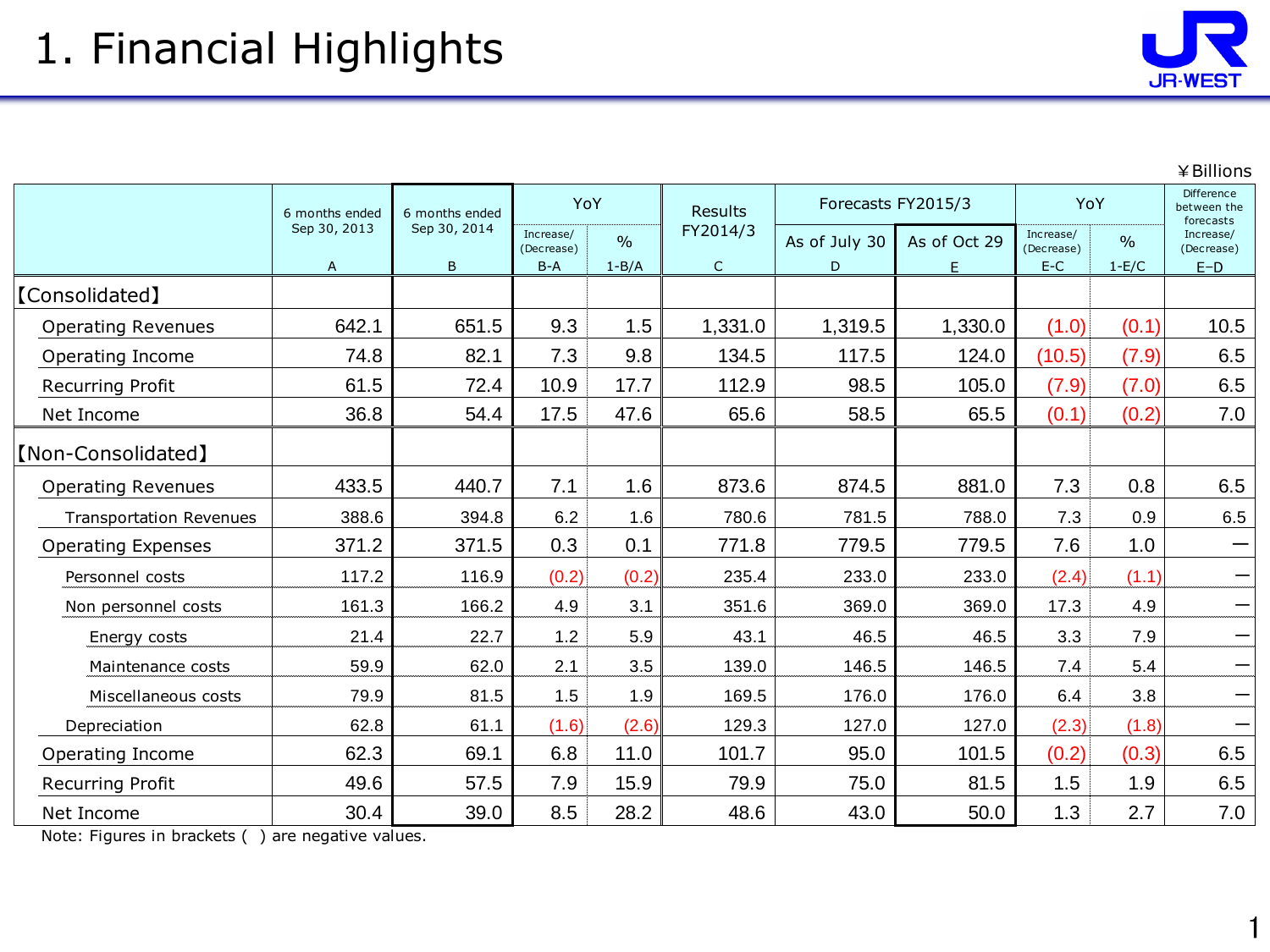# 2. Non-Consolidated Financial Results



|                                     |                |                |                         | ¥ Billions    |
|-------------------------------------|----------------|----------------|-------------------------|---------------|
|                                     | 6 months ended | 6 months ended | YoY                     |               |
|                                     | Sep 30, 2013   | Sep 30, 2014   | Increase/<br>(Decrease) | $\frac{0}{0}$ |
|                                     | Α              | $\sf B$        | $B-A$                   | $1 - B/A$     |
| <b>Operating Revenues</b>           | 433.5          | 440.7          | 7.1                     | 1.6           |
| Transportation revenues             | 388.6          | 394.8          | 6.2                     | 1.6           |
| Other                               | 44.9           | 45.8           | 0.8                     | 2.0           |
| <b>Operating Expenses</b>           | 371.2          | 371.5          | 0.3                     | 0.1           |
| Personnel costs                     | 117.2          | 116.9          | (0.2)                   | (0.2)         |
| Non personnel costs                 | 161.3          | 166.2          | 4.9                     | 3.1           |
| Energy costs                        | 21.4           | 22.7           | 1.2                     | 5.9           |
| Maintenance costs                   | 59.9           | 62.0           | 2.1                     | 3.5           |
| Miscellaneous costs                 | 79.9           | 81.5           | 1.5                     | 1.9           |
| Rental payments, etc.               | 11.8           | 9.2            | (2.6)                   | (22.5)        |
| <b>Taxes</b>                        | 17.9           | 17.8           | (0.0)                   | (0.2)         |
| Depreciation                        | 62.8           | 61.1           | (1.6)                   | (2.6)         |
| Operating Income                    | 62.3           | 69.1           | 6.8                     | 11.0          |
| Non-operating revenues and expenses | (12.6)         | (11.6)         | 1.0                     | (8.5)         |
| Non-operating revenues              | 1.5            | 1.5            | (0.0)                   |               |
| Non-operating expenses              | 14.2           | 13.1           | (1.0)                   |               |
| <b>Recurring Profit</b>             | 49.6           | 57.5           | 7.9                     | 15.9          |
| Extraordinary profit and loss, net  | (0.3)          | (2.7)          | (2.3)                   |               |
| Extraordinary profit                | 3.0            | 3.7            | 0.7                     |               |
| Extraordinary loss                  | 3.3            | 6.4            | 3.0                     |               |
| Net Income                          | 30.4           | 39.0           | 8.5                     | 28.2          |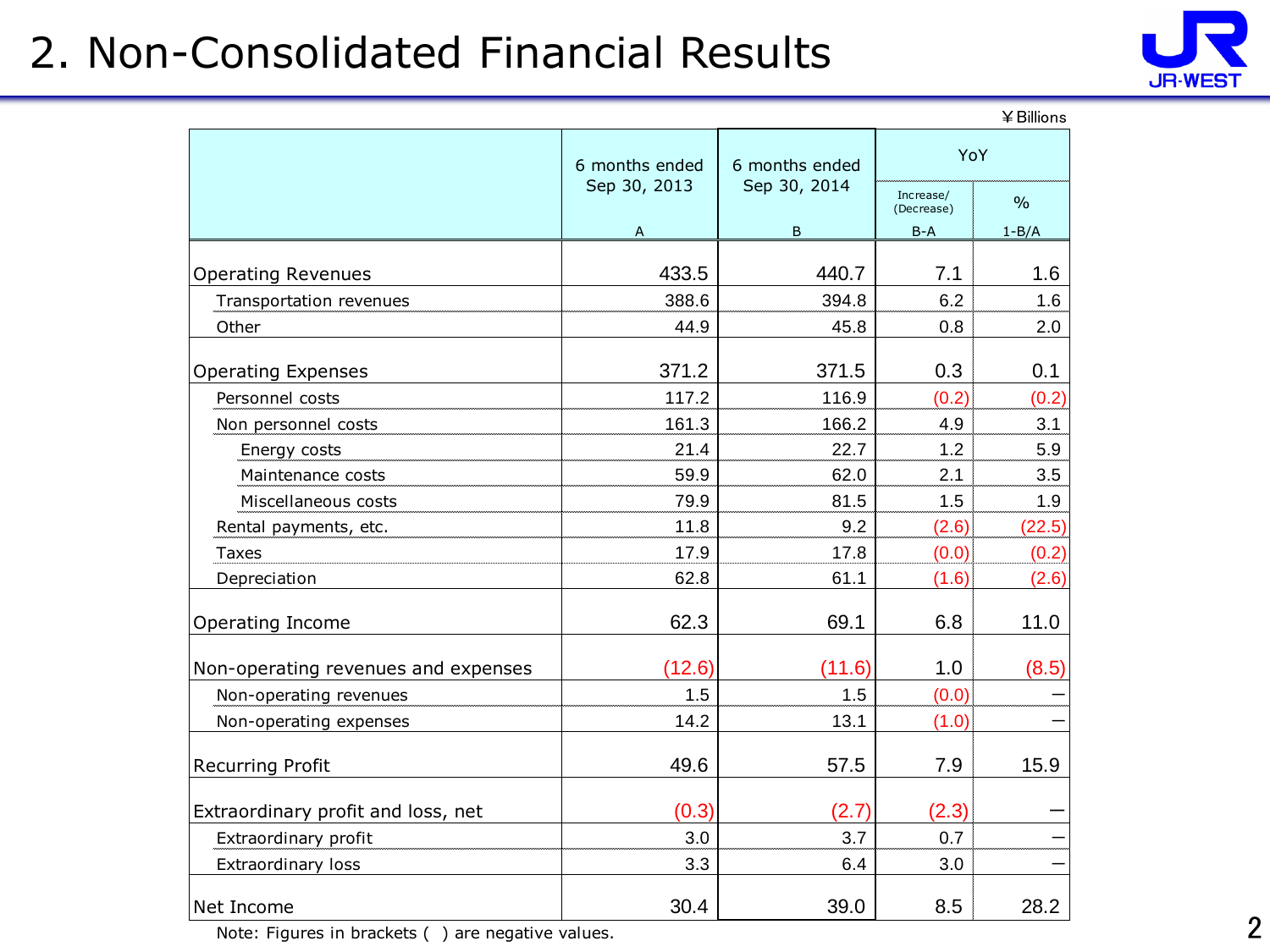#### 3. Major Factors of Increase/Decrease in Transportation Revenues



¥Billions

|  |                             |       | Results for 6 months ended Sep 30, 2014 |      |                                    |        |
|--|-----------------------------|-------|-----------------------------------------|------|------------------------------------|--------|
|  | Transportation              |       | Increase/(Decrease)                     | YoY  | Major factors                      |        |
|  | revenues                    |       | Amount                                  | $\%$ |                                    | Amount |
|  |                             |       |                                         |      | Fundamentals 1.5%                  | 2.7    |
|  |                             |       |                                         |      | Special factors                    |        |
|  |                             |       |                                         | 1.9  | Expanding revenue via the internet | 0.5    |
|  | Shinkansen                  | 184.6 | 3.4                                     |      | Seniors demand                     | 0.2    |
|  |                             |       |                                         |      | <b>USJ</b>                         | 0.2    |
|  |                             |       |                                         |      | Inbound demand                     | 0.1    |
|  |                             |       |                                         |      | One fewer three-day holiday        | (0.6)  |
|  |                             |       |                                         |      | etc.                               |        |
|  |                             |       |                                         | 1.4  | Fundamentals 1.0%                  | 1.4    |
|  |                             |       | 2.0                                     |      | Special factors                    |        |
|  | Kansai Urban Area           |       |                                         |      | Inbound demand                     | 0.3    |
|  | (Kyoto-Osaka-<br>Kobe Area) | 148.0 |                                         |      | New large commercial buildings     | 0.3    |
|  |                             |       |                                         |      | One fewer three-day holiday        | (0.1)  |
|  |                             |       |                                         |      | etc.                               |        |
|  |                             |       |                                         |      | Fundamentals 1.4%                  | 0.8    |
|  |                             |       |                                         |      | Special factors                    |        |
|  | Other                       | 62.1  | 0.7                                     | 1.2  | One fewer three-day holiday        | (0.1)  |
|  | lines                       |       |                                         |      |                                    |        |
|  |                             |       |                                         |      |                                    |        |
|  |                             |       |                                         |      | etc.                               |        |
|  | Conventional lines          | 210.2 | 2.7                                     | 1.3  |                                    |        |
|  | Total                       | 394.8 | 6.2                                     | 1.6  |                                    |        |

Note: Revenues from luggage transportation are omitted due to the small amount.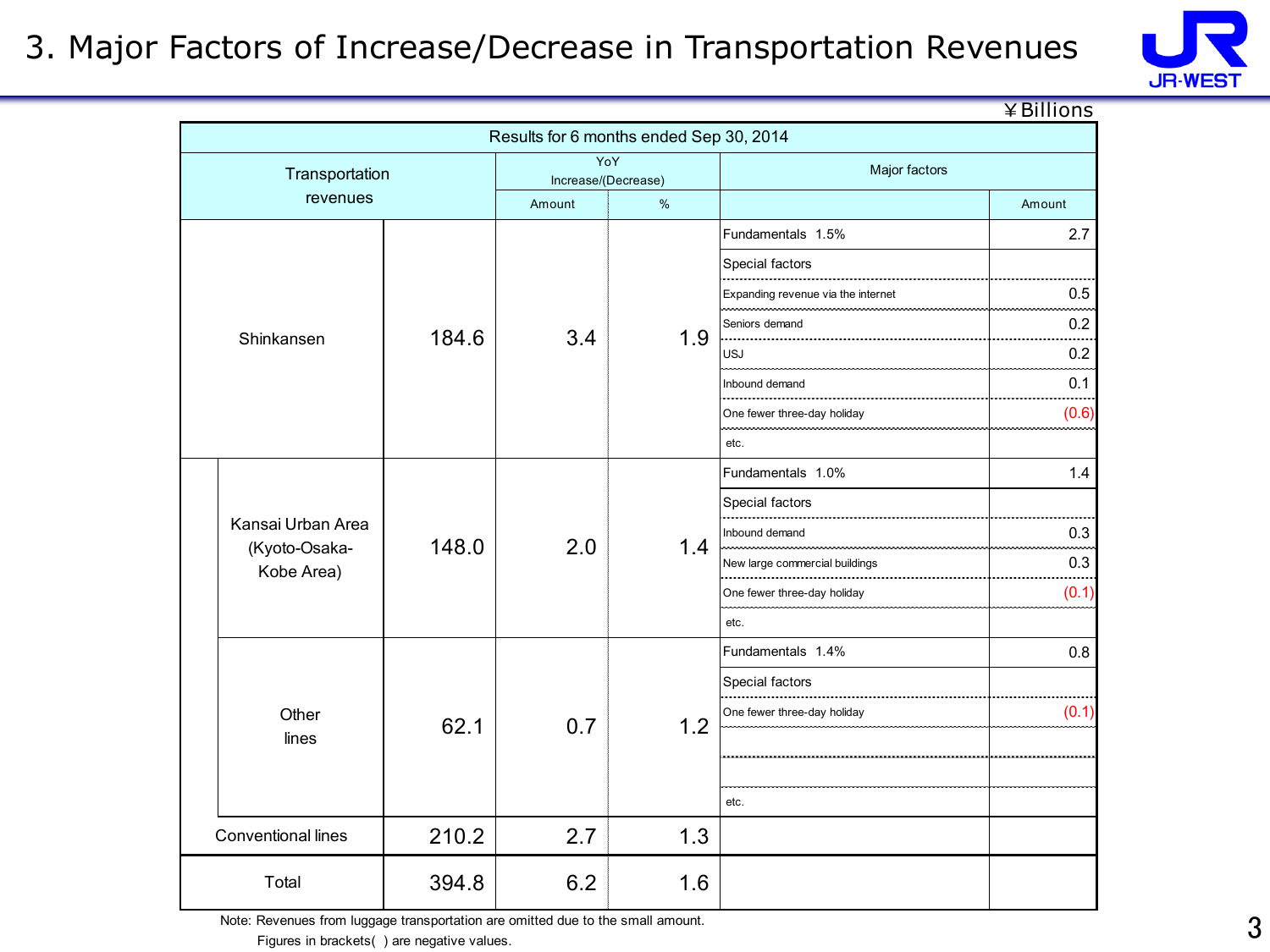

|                                              |                                                        | <b>Transportation Revenues</b> |                                    |          |          |                                                        | Passenger-Kilometers |                                  |                                    |          |          |                    |
|----------------------------------------------|--------------------------------------------------------|--------------------------------|------------------------------------|----------|----------|--------------------------------------------------------|----------------------|----------------------------------|------------------------------------|----------|----------|--------------------|
|                                              |                                                        |                                |                                    |          |          | ¥Billions                                              |                      | Millions of passenger-kilometers |                                    |          |          |                    |
|                                              | Results for 6 months ended Sep 30<br>$(4/1 \sim 9/30)$ |                                | 3 months (2Q)<br>$(7/1 \sim 9/30)$ |          |          | Results for 6 months ended Sep 30<br>$(4/1 \sim 9/30)$ |                      |                                  | 3 months (2Q)<br>$(7/1 \sim 9/30)$ |          |          |                    |
|                                              | FY2014/3                                               | FY2015/3                       | YoY                                | FY2014/3 | FY2015/3 | YoY                                                    | FY2014/3             | FY2015/3                         | YoY                                | FY2014/3 | FY2015/3 | YoY                |
| Total                                        | 388.6                                                  | 394.8                          | 6.2<br>1.6%                        | 200.4    | 204.0    | 3.5<br>1.8%                                            | 27,941               | 28,027                           | 86<br>0.3%                         | 14,275   | 14,343   | 68<br>0.5%         |
| Shinkansen                                   | 181.1                                                  | 184.6                          | 3.4<br>1.9%                        | 94.4     | 96.2     | 1.8<br>2.0%                                            | 8,722                | 8,885                            | 163<br>1.9%                        | 4,584    | 4,680    | 96<br>2.1%         |
| <b>Commuter Passes</b>                       | 4.6                                                    | 4.6                            | 0.0<br>0.0%                        | 2.3      | 2.2      | (0.0)<br>(2.6%)                                        | 380                  | 371                              | (8)<br>(2.4%)                      | 190      | 191      | 0.9%               |
| Non-Commuter Passes                          | 176.4                                                  | 179.9                          | 3.4<br>2.0%                        | 92.0     | 93.9     | 1.9<br>2.1%                                            | 8,341                | 8,513                            | 172<br>2.1%                        | 4,394    | 4,488    | 94<br>2.2%         |
| <b>Conventional Lines</b>                    | 207.4                                                  | 210.2                          | 2.7<br>1.3%                        | 106.0    | 107.7    | 1.7<br>1.6%                                            | 19,219               | 19,142                           | (77)<br>(0.4%                      | 9,691    | 9,663    | (28)<br>(0.3%)     |
| <b>Commuter Passes</b>                       | 71.6                                                   | 72.4                           | 0.7<br>1.0%                        | 35.5     | 35.9     | 0.4<br>1.1%                                            | 11,760               | 11,551                           | (208)<br>(1.8%)                    | 5,762    | 5,643    | (119)<br>$(2.1\%)$ |
| Non-Commuter Passes                          | 135.8                                                  | 137.8                          | 2.0<br>1.5%                        | 70.4     | 71.7     | 1.3<br>1.9%                                            | 7,458                | 7,590                            | 131<br>1.8%                        | 3,928    | 4,020    | 91<br>2.3%         |
| Kansai Urban Area<br>(Kyoto-Osaka-Kobe Area) | 146.0                                                  | 148.0                          | 2.0<br>1.4%                        | 73.6     | 74.9     | 1.3<br>1.8%                                            | 14,565               | 14,519                           | (46)<br>(0.3%)                     | 7,279    | 7,268    | (11)<br>(0.2%)     |
| <b>Commuter Passes</b>                       | 57.8                                                   | 58.4                           | 0.6<br>1.1%                        | 28.7     | 29.1     | 0.4<br>1.5%                                            | 9,487                | 9,360                            | (127)<br>(1.3%)                    | 4,659    | 4,587    | (72)<br>(1.5%)     |
| Non-Commuter Passes                          | 88.1                                                   | 89.6                           | 1.4<br>1.6%                        | 44.9     | 45.7     | 0.8<br>2.0%                                            | 5,077                | 5,159                            | 81<br>1.6%                         | 2,620    | 2,681    | 60<br>2.3%         |
| <b>Other Lines</b>                           | 61.4                                                   | 62.1                           | 0.7<br>1.2%                        | 32.3     | 32.8     | 0.4<br>1.4%                                            | 4,653                | 4,622                            | (31)<br>(0.7%                      | 2,411    | 2,394    | (17)<br>(0.7%)     |
| <b>Commuter Passes</b>                       | 13.8                                                   | 13.9                           | 0.1<br>0.7%                        | 6.8      | 6.8      | (0.0)<br>(0.2%)                                        | 2,272                | 2,191                            | (81)<br>(3.6%)                     | 1,103    | 1,055    | (47)<br>(4.3%)     |
| Non-Commuter Passes                          | 47.6                                                   | 48.2                           | 0.6<br>1.3%                        | 25.5     | 25.9     | 0.4<br>1.8%                                            | 2,380                | 2,431                            | 50<br>2.1%                         | 1,308    | 1,338    | 30<br>2.3%         |
| Note: Figures in brackets (                  | are negative values.                                   |                                |                                    |          |          |                                                        |                      |                                  |                                    |          |          |                    |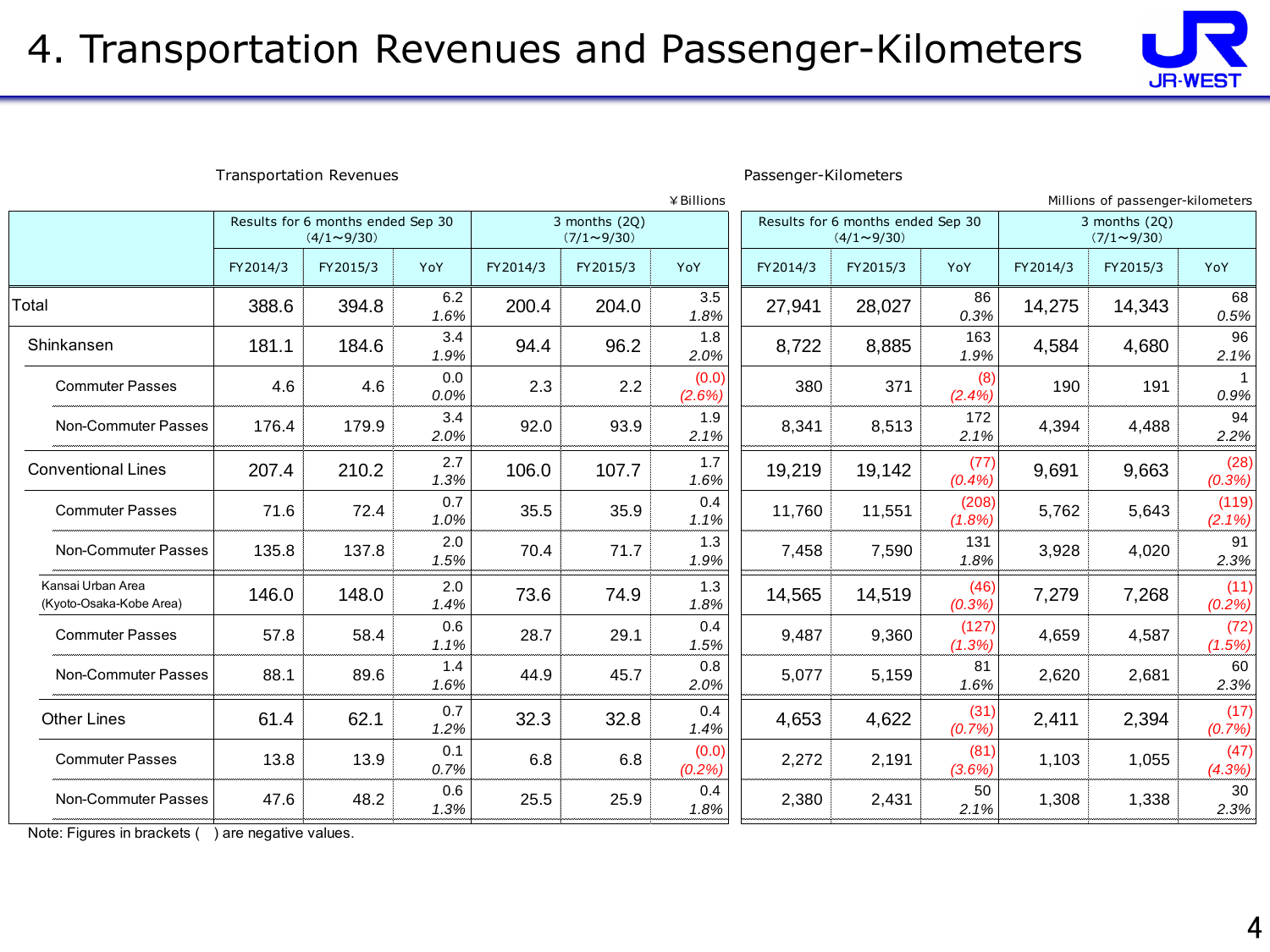

|                                  |       |                         |        | ¥ Billions                                                                                                                                                                                   |
|----------------------------------|-------|-------------------------|--------|----------------------------------------------------------------------------------------------------------------------------------------------------------------------------------------------|
|                                  |       |                         |        | Results for 6 months ended Sep 30, 2014                                                                                                                                                      |
| Item                             |       | YoY                     |        |                                                                                                                                                                                              |
|                                  |       | Increase/<br>(Decrease) | $\%$   | Major factors                                                                                                                                                                                |
| <b>Personnel costs</b>           | 116.9 | (0.2)                   | (0.2)  | Decrease in retirement allowance (2.0)<br>Increase in the rate of health insurance and employees' pension insurance +0.6, etc.                                                               |
| Energy costs                     | 22.7  | 1.2                     | 5.9    | Rise in fuel costs and renewable energy power promotion surcharge +1.3, etc.                                                                                                                 |
| Maintenance<br>costs             | 62.0  | 2.1                     | 3.5    | Rise in construction unit price +1.3<br>Preparation costs for the opening of the Kanazawa segment of the Hokuriku Shinkansen +0.0, etc.                                                      |
| <b>Miscellaneous</b><br>costs    | 81.5  | 1.5                     | 1.9    | Increase in payments for other JR companies +0.5<br>Preparation costs for the opening of the Kanazawa segment of the Hokuriku Shinkansen +0.4<br>Increase in system related costs +0.3, etc. |
| <b>Rental Payments,</b><br>etc   | 9.2   | (2.6)                   | (22.5) | Termination of the lease period for Kosei Line (2.7), etc.                                                                                                                                   |
| <b>Taxes</b>                     | 17.8  | (0.0)                   | (0.2)  |                                                                                                                                                                                              |
| Depreciation and<br>amortization | 61.1  | (1.6)                   | (2.6)  | Preparation costs for the opening of the Kanazawa segment of the Hokuriku Shinkansen +0.3<br>Progress of depreciation and amortization, etc.                                                 |
| Total                            | 371.5 | 0.3                     | 0.1    |                                                                                                                                                                                              |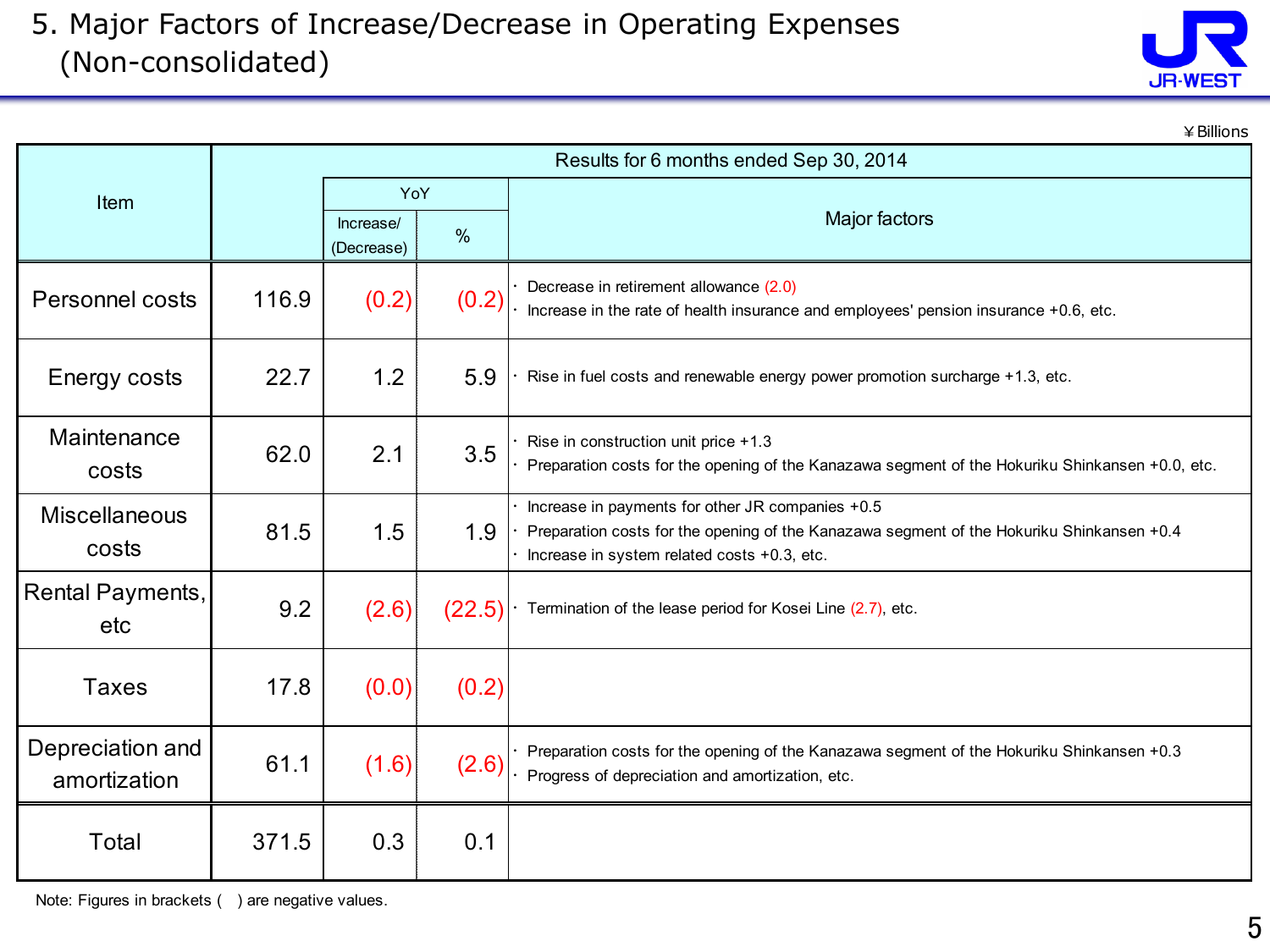# 6. Consolidated Financial Results



|                                     |                |                |                         | ¥ Billions    |
|-------------------------------------|----------------|----------------|-------------------------|---------------|
|                                     | 6 months ended | 6 months ended | YoY                     |               |
|                                     | Sep 30, 2013   | Sep 30, 2014   | Increase/<br>(Decrease) | $\frac{0}{0}$ |
|                                     | A              | B              | $B-A$                   | $1 - B/A$     |
| <b>Operating Revenues</b>           | 642.1          | 651.5          | 9.3                     | 1.5           |
| <b>Operating Expenses</b>           | 567.3          | 569.3          | 2.0                     | 0.4           |
| Operating Income                    | 74.8           | 82.1           | 7.3                     | 9.8           |
| Non-operating revenues and expenses | (13.2)         | (9.7)          | 3.5                     | (26.8)        |
| Non-operating revenues              | 1.5            | 3.7            | 2.1                     |               |
| Non-operating expenses              | 14.8           | 13.4           | (1.4)                   |               |
| <b>Recurring Profit</b>             | 61.5           | 72.4           | 10.9                    | 17.7          |
| Extraordinary profit and loss, net  | (0.5)          | 3.1            | 3.7                     |               |
| Extraordinary profit                | 3.3            | 10.9           | 7.6                     |               |
| <b>Extraordinary loss</b>           | 3.9            | 7.7            | 3.8                     |               |
| Net Income                          | 36.8           | 54.4           | 17.5                    | 47.6          |
| Comprehensive Income                | 38.3           | 55.5           | 17.2                    | 44.9          |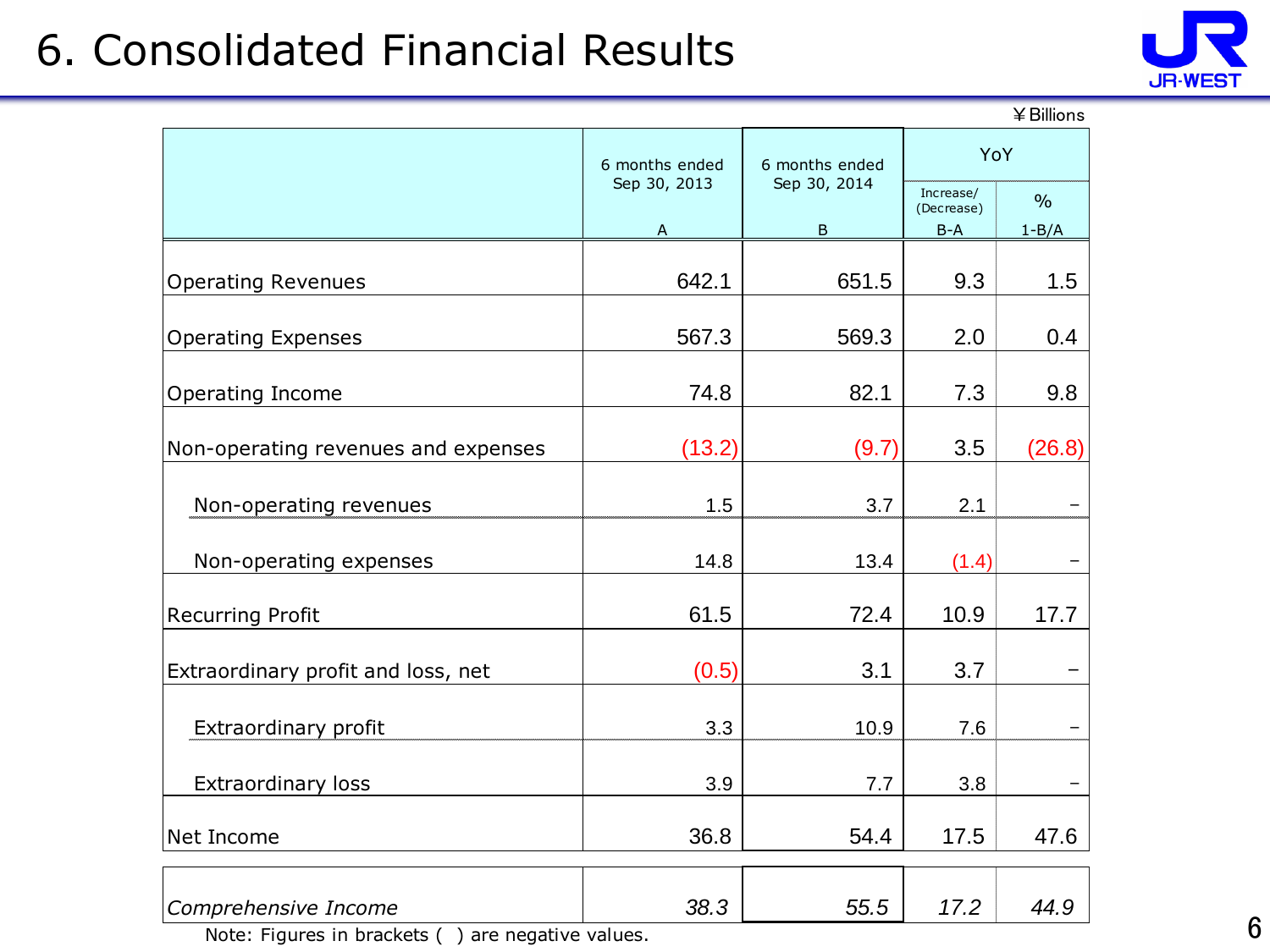## 7. Consolidated Financial Results (Segment Information)



|                                  |                |                |                         | ¥ Billions    |  |  |  |  |  |  |  |  |  |
|----------------------------------|----------------|----------------|-------------------------|---------------|--|--|--|--|--|--|--|--|--|
|                                  | 6 months ended | 6 months ended | YoY                     |               |  |  |  |  |  |  |  |  |  |
|                                  | Sep 30, 2013   | Sep 30, 2014   | Increase/<br>(Decrease) | $\frac{0}{0}$ |  |  |  |  |  |  |  |  |  |
|                                  | $\overline{A}$ | B              | $B-A$                   | $1 - B/A$     |  |  |  |  |  |  |  |  |  |
| Operating Revenues <sup>*1</sup> | 642.1          | 651.5          | 9.3                     | 1.5           |  |  |  |  |  |  |  |  |  |
| Transportation                   | 422.3          | 429.3          | 6.9                     | 1.7           |  |  |  |  |  |  |  |  |  |
| Retail                           | 116.8          | 111.3          | (5.5)                   | (4.7)         |  |  |  |  |  |  |  |  |  |
| Sales of goods and food services | 68.2           | 65.9           | (2.2)                   | (3.4)         |  |  |  |  |  |  |  |  |  |
| Department Stores                | 43.8           | 41.1           | (2.7)                   | (6.2)         |  |  |  |  |  |  |  |  |  |
| Real estate                      | 42.8           | 42.9           | 0.1                     | 0.3           |  |  |  |  |  |  |  |  |  |
| Shopping center                  | 27.3           | 24.9           | (2.4)                   | (8.9)         |  |  |  |  |  |  |  |  |  |
| Real estate lease and sale $*^3$ | 14.6           | 17.1           | 2.4                     | 16.8          |  |  |  |  |  |  |  |  |  |
|                                  | [0.9]          | [2.7]          |                         |               |  |  |  |  |  |  |  |  |  |
| Other businesses                 | 60.2           | 68.0           | 7.8                     | 13.0          |  |  |  |  |  |  |  |  |  |
| Hotel                            | 16.2           | 16.7           | 0.5                     | 3.3           |  |  |  |  |  |  |  |  |  |
| Nippon Travel Agency             | 18.3           | 19.5           | 1.1                     | 6.4           |  |  |  |  |  |  |  |  |  |
| Operating Income $*^2$           | 74.8           | 82.1           | 7.3                     | 9.8           |  |  |  |  |  |  |  |  |  |
| Transportation                   | 57.1           | 63.1           | 5.9                     | 10.4          |  |  |  |  |  |  |  |  |  |
| Retail                           | 2.0            | 1.9            | (0.0)                   | (3.9)         |  |  |  |  |  |  |  |  |  |
| Sales of goods and food services | 2.4            | 2.7            | 0.2                     | 8.8           |  |  |  |  |  |  |  |  |  |
| Department stores                | (0.6)          | (0.9)          | (0.3)                   |               |  |  |  |  |  |  |  |  |  |
| Real estate                      | 12.2           | 14.0           | 1.8                     | 14.8          |  |  |  |  |  |  |  |  |  |
| Shopping center                  | 4.3            | 3.8            | (0.5)                   | (12.1)        |  |  |  |  |  |  |  |  |  |
| Real estate lease and sale       | 3.3            | 5.0            | 1.6                     | 49.5          |  |  |  |  |  |  |  |  |  |
| Other businesses                 | 2.5            | 2.2            | (0.2)                   | (10.5)        |  |  |  |  |  |  |  |  |  |
| Hotel                            | 0.9            | 0.8            | (0.1)                   | (14.9)        |  |  |  |  |  |  |  |  |  |
| Nippon Travel Agency             | (0.2)          | (0.2)          | (0.0)                   |               |  |  |  |  |  |  |  |  |  |

Note: Figures in brackets ( ) are negative values.

 $*$ <sup>1</sup> Operating revenues are the revenues from third parties ( = customers).

The breakdowns of operating revenues by each segment are the sums of revenues of major subsidiaries.

\*<sup>2</sup> The breakdowns of operating income by each segment are the sums of incomes of major subsidiaries before eliminating internal transactions.

\* 3 Figures in brackets 【 】 are the sales of condominiums. (Revenues from third parties) (Included in Real estate lease and sale)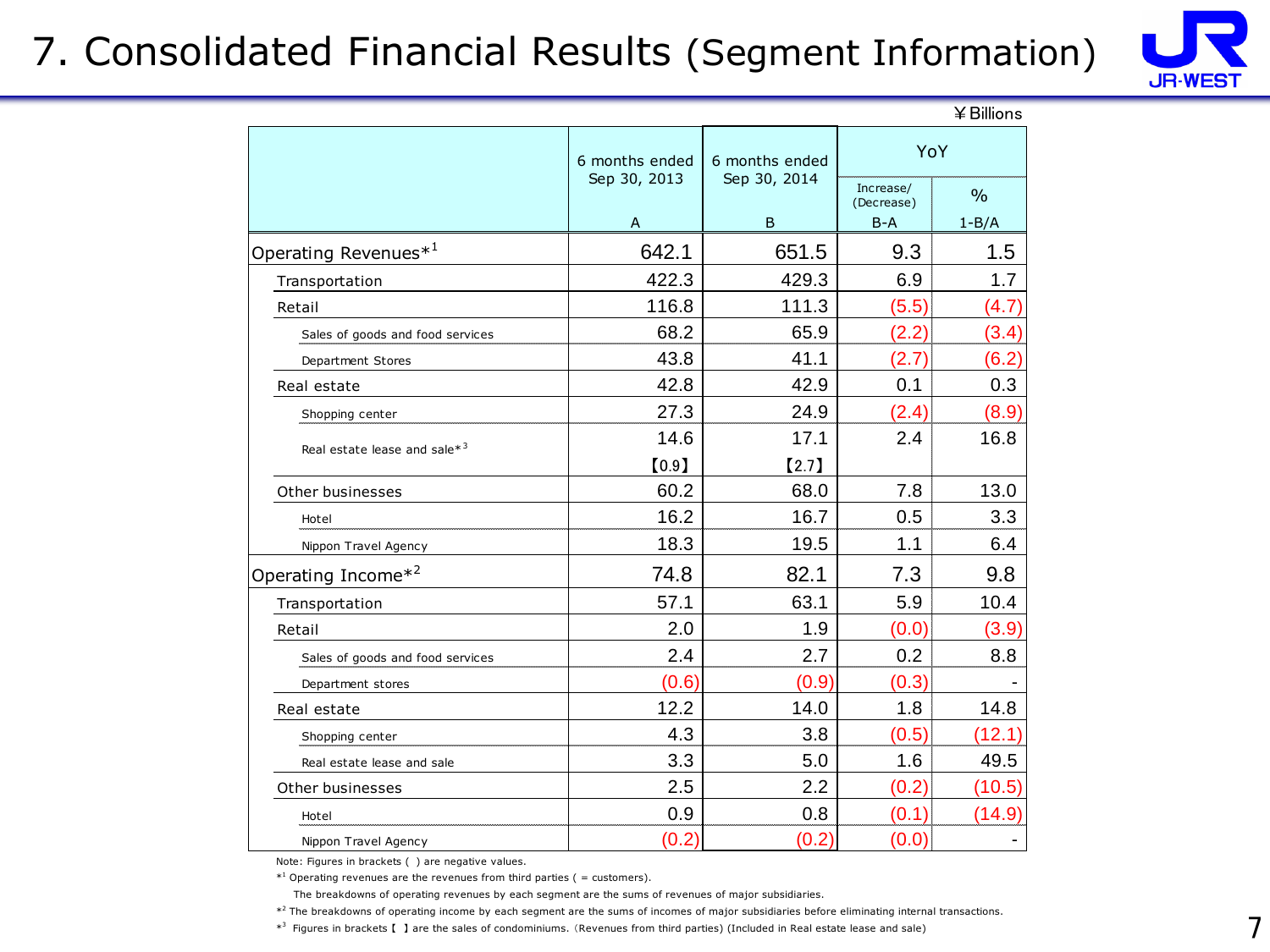# 8. Non-Consolidated Financial Forecasts



|                                     |                |                    |              |                         |         | ¥ Billions                                    |
|-------------------------------------|----------------|--------------------|--------------|-------------------------|---------|-----------------------------------------------|
|                                     | <b>Results</b> | Forecasts FY2015/3 |              | YoY                     |         | <b>Difference</b><br>between the<br>forecasts |
|                                     | FY2014/3       | As of July 30      | As of Oct 29 | Increase/<br>(Decrease) | $\%$    | Increase/<br>(Decrease)                       |
|                                     | А              | B                  | $\subset$    | $C - A$                 | $1-C/A$ | $C - B$                                       |
| <b>Operating Revenues</b>           | 873.6          | 874.5              | 881.0        | 7.3                     | 0.8     | 6.5                                           |
| Transportation revenues             | 780.6          | 781.5              | 788.0        | 7.3                     | 0.9     | 6.5                                           |
| Other                               | 93.0           | 93.0               | 93.0         | (0.0)                   | (0.0)   |                                               |
| <b>Operating Expenses</b>           | 771.8          | 779.5              | 779.5        | 7.6                     | 1.0     |                                               |
| Personnel costs                     | 235.4          | 233.0              | 233.0        | (2.4)                   | (1.1)   |                                               |
| Non personnel costs                 | 351.6          | 369.0              | 369.0        | 17.3                    | 4.9     |                                               |
| Energy costs                        | 43.1           | 46.5               | 46.5         | 3.3                     | 7.9     |                                               |
| Maintenance costs                   | 139.0          | 146.5              | 146.5        | 7.4                     | 5.4     |                                               |
| Miscellaneous costs                 | 169.5          | 176.0              | 176.0        | 6.4                     | 3.8     |                                               |
| Rental payments, etc.               | 23.6           | 18.5               | 18.5         | (5.1)                   | (21.7)  |                                               |
| <b>Taxes</b>                        | 31.6           | 32.0               | 32.0         | 0.3                     | 1.0     |                                               |
| Depreciation                        | 129.3          | 127.0              | 127.0        | (2.3)                   | (1.8)   |                                               |
| Operating Income                    | 101.7          | 95.0               | 101.5        | (0.2)                   | (0.3)   | 6.5                                           |
| Non-operating revenues and expenses | (21.7)         | (20.0)             | (20.0)       | 1.7                     | (8.2)   |                                               |
| Non-operating revenues              | 6.5            | 6.6                | 6.6          | 0.0                     |         |                                               |
| Non-operating expenses              | 28.3           | 26.6               | 26.6         | (1.7)                   |         |                                               |
| <b>Recurring Profit</b>             | 79.9           | 75.0               | 81.5         | 1.5                     | 1.9     | 6.5                                           |
| Extraordinary profit and loss, net  | 1.2            | (8.5)              | (8.5)        | (9.7)                   |         |                                               |
| Extraordinary profit                | 23.8           |                    |              |                         |         |                                               |
| Extraordinary loss                  | 22.6           |                    |              |                         |         |                                               |
| Net Income                          | 48.6           | 43.0               | 50.0         | 1.3                     | 2.7     | 7.0                                           |

Note: These financial forecasts do not incorporate income and expenses related to the start of operations on the Hokuriku Shinkansen (scheduled for March 14, 2015).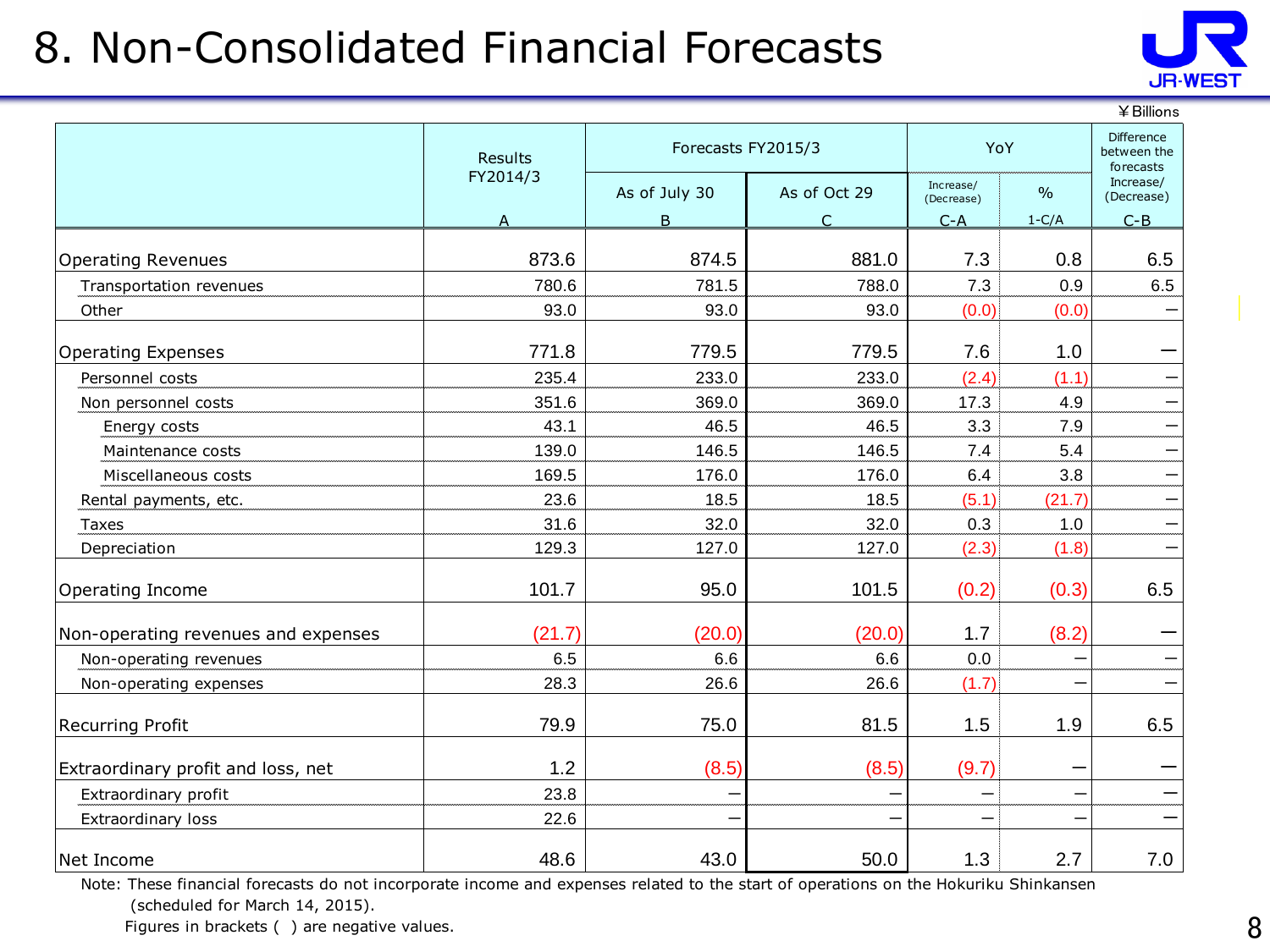

¥Billions

|  |                                | <b>Results</b> | Forecasts FY2015/3 |              |                         | YoY           | <b>Difference</b><br>between the     |  |
|--|--------------------------------|----------------|--------------------|--------------|-------------------------|---------------|--------------------------------------|--|
|  |                                | FY2014/3       | As of July 30      | As of Oct 29 | Increase/<br>(Decrease) | $\frac{0}{0}$ | forecasts<br>Increase/<br>(Decrease) |  |
|  |                                | $\mathsf{A}$   | B                  |              | $C-A$                   | $1-C/A$       | $C-B$                                |  |
|  |                                |                |                    |              |                         |               |                                      |  |
|  | Shinkansen                     | 364.4          | 365.9              | 368.6        | 4.1                     | 1.1           | 2.6                                  |  |
|  | Kansai Urban Area              |                |                    |              |                         |               |                                      |  |
|  | (Kyoto-Osaka-Kobe Area)        | 292.1          | 292.1              | 294.6        | 2.4                     | 0.8           | 2.4                                  |  |
|  |                                |                |                    |              |                         |               |                                      |  |
|  | <b>Other lines</b>             | 123.9          | 123.3              | 124.7        | 0.8                     | 0.6           | 1.3                                  |  |
|  |                                |                |                    |              |                         |               |                                      |  |
|  | <b>Conventional lines</b>      | 416.1          | 415.5              | 419.3        | 3.2                     | 0.8           | 3.8                                  |  |
|  |                                |                |                    |              |                         |               |                                      |  |
|  | <b>Transportation revenues</b> | 780.6          | 781.5              | 788.0        | 7.3                     | 0.9           | 6.5                                  |  |

Note: Revenues from luggage transportation are omitted due to the small amount.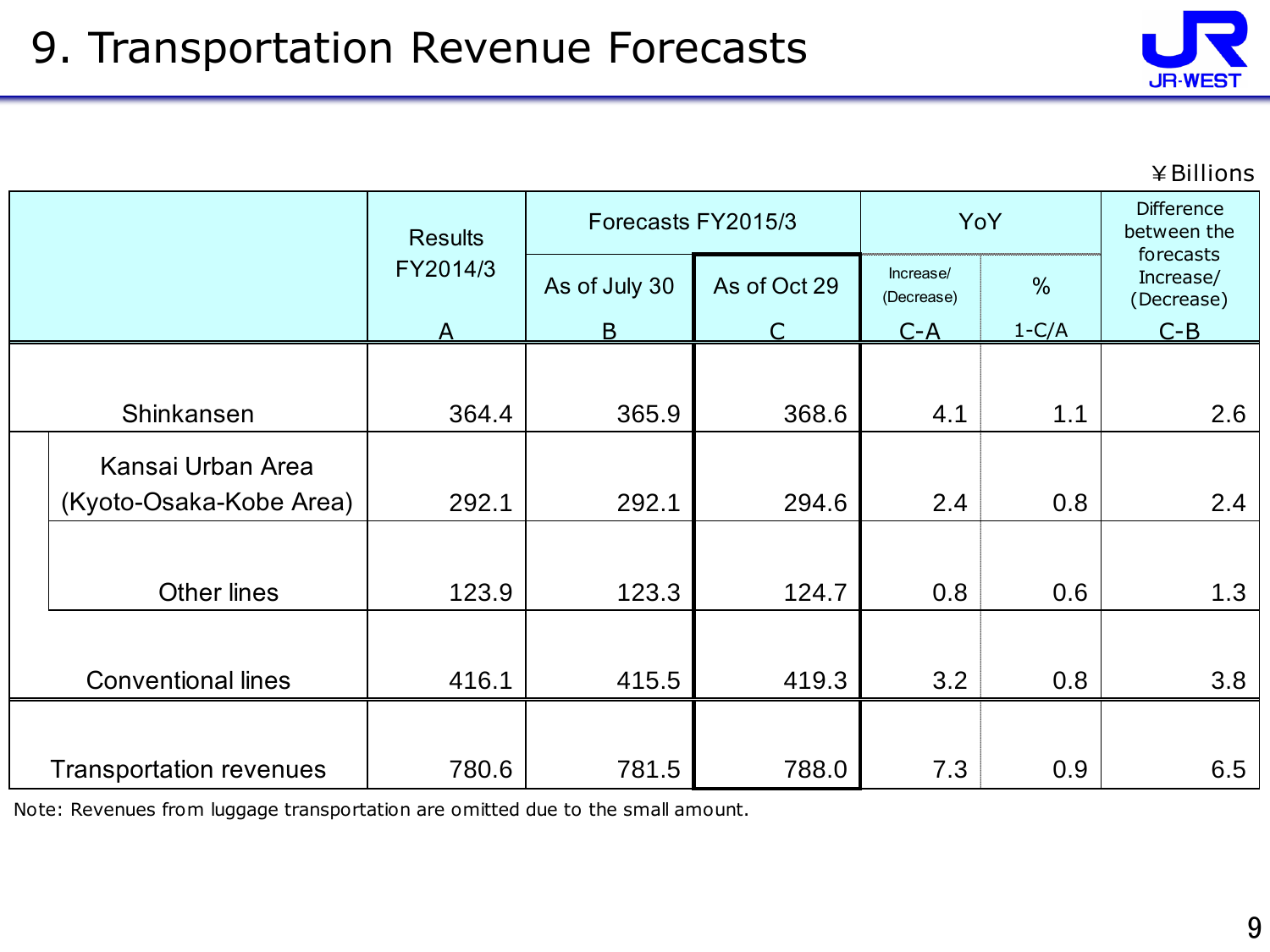

¥Billions

|                                  |       |                         |               | Forecasts FY2015/3                                                                                                                                                                                  |                                          |
|----------------------------------|-------|-------------------------|---------------|-----------------------------------------------------------------------------------------------------------------------------------------------------------------------------------------------------|------------------------------------------|
| Item                             |       | YoY                     |               | Major factors (YoY)                                                                                                                                                                                 | Difference from the<br>previous forecast |
|                                  |       | Increase/<br>(Decrease) | $\frac{0}{0}$ |                                                                                                                                                                                                     | Increase/(Decrease)                      |
| Personnel costs                  | 233.0 | (2.4)                   | (1.1)         | Decrease in retirement allowance<br>Change in the rate of health insurance and employees' pension insurance, etc.                                                                                   |                                          |
| Energy costs                     | 46.5  | 3.3                     | 7.9           | Preparation costs for the opening of the Kanazawa segment of the Hokuriku Shinkansen<br>Rise in fuel costs and renewable energy power promotion surcharge, etc.                                     |                                          |
| Maintenance<br>costs             | 146.5 | 7.4                     | 5.4           | Preparation costs for the opening of the Kanazawa segment of the Hokuriku Shinkansen<br>Rise in construction unit price<br>Increase in testing cost of the gage change trains, etc.                 |                                          |
| <b>Miscellaneous</b><br>costs    | 176.0 | 6.4                     | 3.8           | Preparation costs for the opening of the Kanazawa segment of the Hokuriku Shinkansen<br>Increase in system related costs<br>Rise in fuel costs and renewable energy power promotion surcharge, etc. |                                          |
| Rental Payments,<br>etc          | 18.5  | (5.1)                   | (21.7)        | Termination of the lease period for Kosei Line, etc.                                                                                                                                                |                                          |
| <b>Taxes</b>                     | 32.0  | 0.3                     | 1.0           | Real estate acquisition tax, etc.                                                                                                                                                                   |                                          |
| Depreciation and<br>amortization | 127.0 | (2.3)                   | (1.8)         | Preparation costs for the opening of the Kanazawa segment of the Hokuriku Shinkansen<br>Progress of depreciation and amortization, etc.                                                             |                                          |
| Total                            | 779.5 | 7.6                     | 1.0           |                                                                                                                                                                                                     |                                          |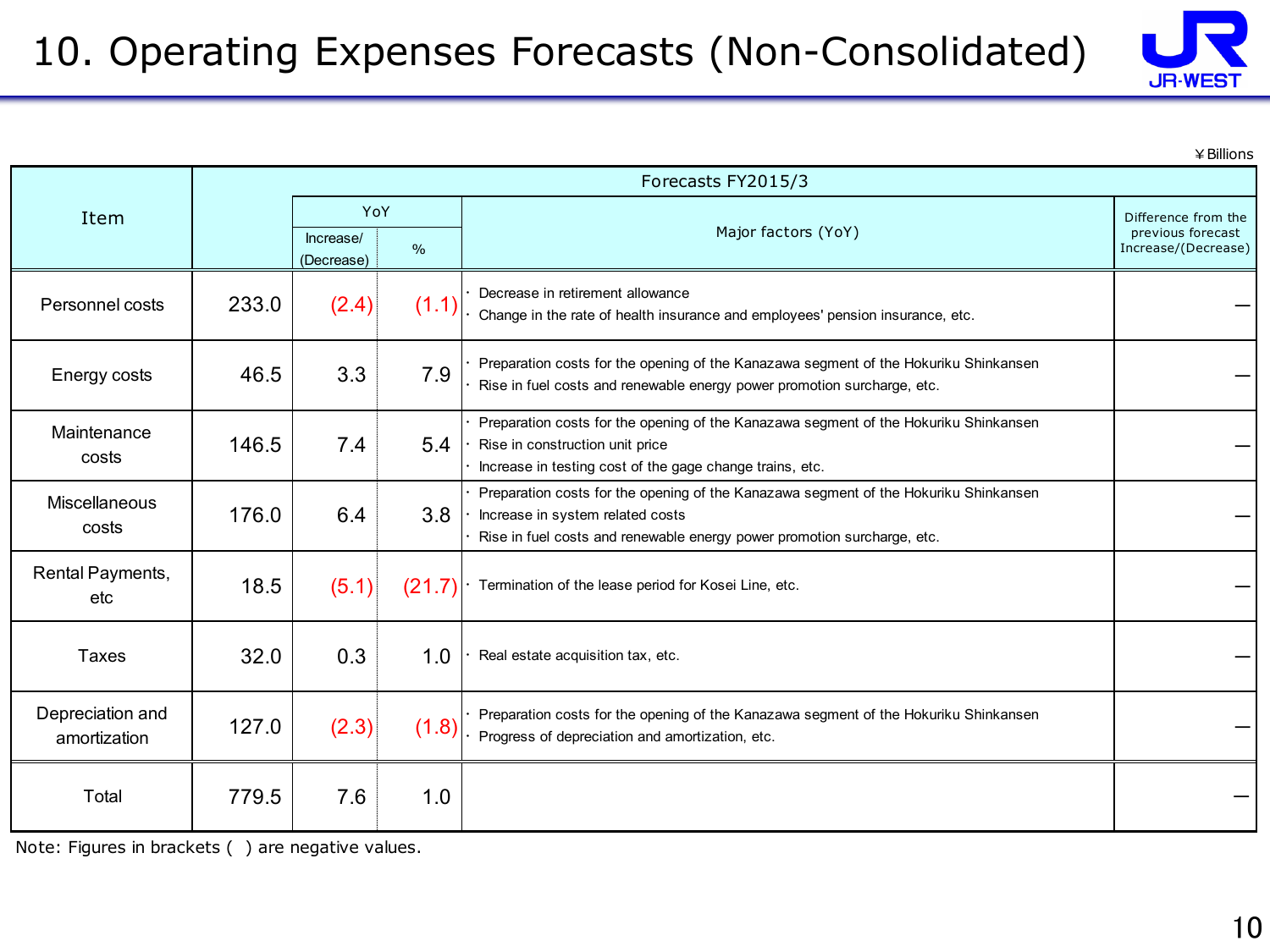# 11. Consolidated Financial Forecasts



¥Billions

|                                     | Results                    | Forecasts FY2015/3 |                   | YoY                              |                          | Difference<br>between the<br>forecasts |
|-------------------------------------|----------------------------|--------------------|-------------------|----------------------------------|--------------------------|----------------------------------------|
|                                     | FY2014/3<br>$\overline{A}$ | As of July 30<br>B | As of Oct 29<br>C | Increase/<br>(Decrease)<br>$C-A$ | $\frac{0}{0}$<br>$1-C/A$ | Increase/<br>(Decrease)<br>$C - B$     |
| <b>Operating Revenues</b>           | 1,331.0                    | 1,319.5            | 1,330.0           | (1.0)                            | (0.1)                    | 10.5                                   |
| <b>Operating Expenses</b>           | 1,196.4                    | 1,202.0            | 1,206.0           | 9.5                              | 0.8                      | 4.0                                    |
| Operating Income                    | 134.5                      | 117.5              | 124.0             | (10.5)                           | (7.9)                    | 6.5                                    |
| Non-operating revenues and expenses | (21.6)                     | (19.0)             | (19.0)            | 2.6                              | (12.2)                   |                                        |
| Non-operating revenues              | 7.7                        | 8.1                | 8.1               | 0.3                              | $\qquad \qquad -$        | $\qquad \qquad -$                      |
| Non-operating expenses              | 29.4                       | 27.1               | 27.1              | (2.3)                            | $\qquad \qquad -$        | $\qquad \qquad -$                      |
| <b>Recurring Profit</b>             | 112.9                      | 98.5               | 105.0             | (7.9)                            | (7.0)                    | 6.5                                    |
| Extraordinary profit and loss, net  | (1.2)                      | (9.0)              | (9.0)             | (7.7)                            | $\qquad \qquad -$        |                                        |
| Extraordinary profit                | 26.3                       |                    |                   |                                  | $\overline{\phantom{m}}$ |                                        |
| <b>Extraordinary loss</b>           | 27.6                       |                    |                   | -                                | $\qquad \qquad -$        | $\qquad \qquad -$                      |
| Net Income                          | 65.6                       | 58.5               | 65.5              | (0.1)                            | (0.2)                    | 7.0                                    |
| Net income per share(¥)             | 338.98                     | 302.16             | 338.32            |                                  |                          |                                        |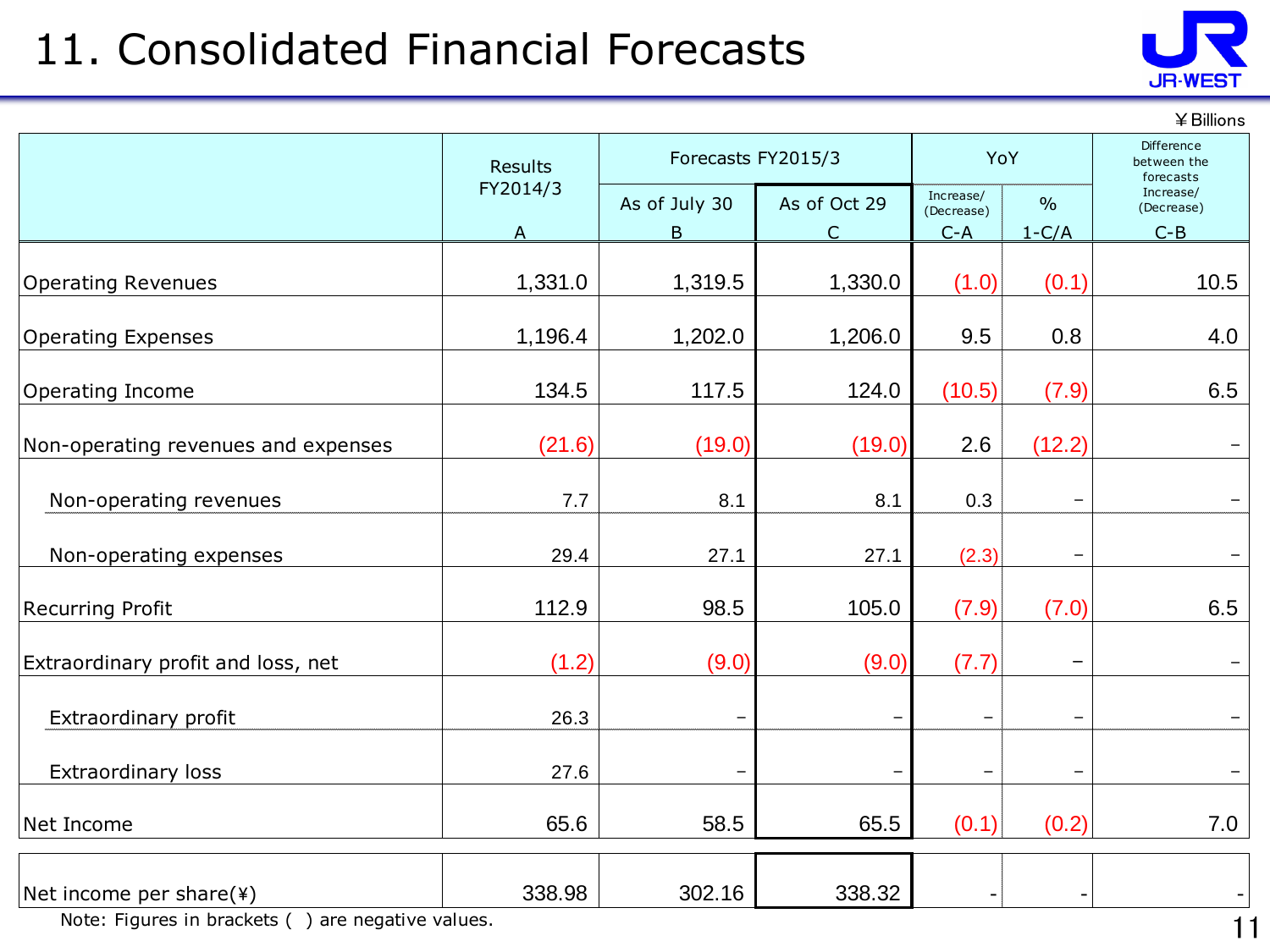#### 12. Consolidated Financial Forecasts (Segment Information)



¥Billions

|                                          | <b>Results</b> | Forecasts FY2015/3 |              |                         | YoY           | Difference<br>between the<br>forecasts |  |
|------------------------------------------|----------------|--------------------|--------------|-------------------------|---------------|----------------------------------------|--|
|                                          | FY2014/3       | As of July 30      | As of Oct 29 | Increase/<br>(Decrease) | $\frac{0}{0}$ | Increase/<br>(Decrease)                |  |
|                                          | A              | B                  | C            | $C - A$                 | $1-C/A$       | $C - B$                                |  |
| Operating Revenues $*^1$                 | 1,331.0        | 1,319.5            | 1,330.0      | (1.0)                   | (0.1)         | 10.5                                   |  |
| Transportation                           | 851.3          | 852.8              | 859.3        | 7.9                     | 0.9           | 6.5                                    |  |
| Retail                                   | 240.1          | 214.3              | 214.3        | (25.8)                  | (10.8)        |                                        |  |
| Sales of goods and food services         | 135.1          | 129.8              | 129.8        | (5.3)                   | (4.0)         |                                        |  |
| Department Stores                        | 94.5           | 76.0               | 76.0         | (18.5)                  | (19.6)        |                                        |  |
| Real estate                              | 102.2          | 89.2               | 89.2         | (13.0)                  | (12.8)        |                                        |  |
| Shopping center                          | 53.5           | 50.0               | 50.0         | (3.5)                   | (6.6)         |                                        |  |
| Real estate lease and sale* <sup>3</sup> | 47.1           | 37.5               | 37.5         | (9.6)                   | (20.4)        |                                        |  |
|                                          | [19.1]         | [8.1]              | [8.1]        |                         |               |                                        |  |
| Other businesses                         | 137.1          | 163.2              | 167.2        | 30.0                    | 21.9          | 4.0                                    |  |
| Hotel                                    | 33.4           | 34.1               | 34.1         | 0.6                     | 2.0           |                                        |  |
| Nippon Travel Agency                     | 41.5           | 41.8               | 41.8         | 0.2                     | 0.6           |                                        |  |
| Operating Income* <sup>2</sup>           | 134.5          | 117.5              | 124.0        | (10.5)                  | (7.9)         | 6.5                                    |  |
| Transportation                           | 91.0           | 83.8               | 90.3         | (0.7)                   | (0.8)         | 6.5                                    |  |
| Retail                                   | 4.4            | 1.0                | 1.0          | (3.4)                   | (77.4)        |                                        |  |
| Real estate                              | 27.7           | 23.7               | 23.7         | (4.0)                   | (14.7)        |                                        |  |
| Other businesses                         | 11.8           | 9.5                | 9.5          | (2.3)                   | (19.9)        |                                        |  |

Note: Figures in brackets ( ) are negative values.

 $*$ <sup>1</sup> Operating revenues are the revenues from third parties ( = customers).

The breakdowns of operating revenues by each segment are the sums of revenues of major subsidiaries.

 $*^2$  The breakdowns of operating income by each segment are the sums of incomes of major subsidiaries before eliminating internal transactions.

\* 3 Figures in brackets 【 】 are the sales of condominiums. (Revenues from third parties) (Included in Real estate lease and sale)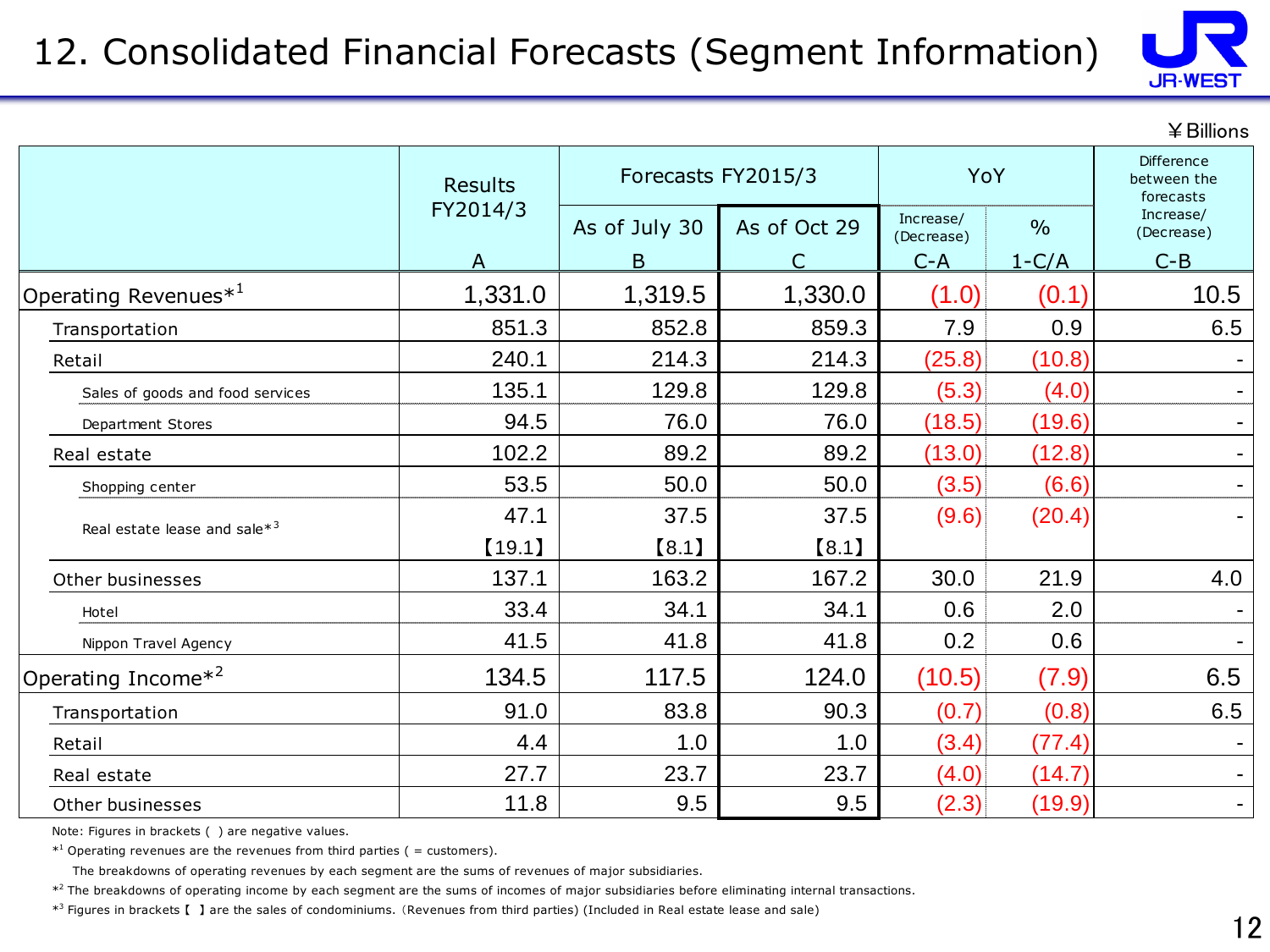#### 13. Consolidated Financial Situation and Statements of Cash Flows



|                                        |                         |                       | $\angle$ Billions                            |  |
|----------------------------------------|-------------------------|-----------------------|----------------------------------------------|--|
|                                        | As of March 31,<br>2014 | As of Sep 30,<br>2014 | <b>Difference</b><br>increase/<br>(decrease) |  |
|                                        | A                       | B                     | $B-A$                                        |  |
| Assets                                 | 2,687.8                 | 2,695.5               | 7.6                                          |  |
| <b>Liabilities</b>                     | 1,880.5                 | 1,856.8               | (23.7)                                       |  |
| Net assets                             | 807.3                   | 838.7                 | 31.3                                         |  |
| Balance of Long-term Debt and Payables | 980.7                   | 976.0                 | (4.7)                                        |  |
| [Average interest rate(%)]             | [2.63]                  | $[2.57]$              | $(0.06)$ ]                                   |  |
| Shinkansen Purchase Liability          | 205.1                   | 189.4                 | (15.7)                                       |  |
| [Average interest rate $(\% )$ ]       | [5.85]                  | $[5.92]$              | [0.07]                                       |  |
| <b>Bonds</b>                           | 459.9                   | 469.9                 | 10.0                                         |  |
| [Average interest rate(%)]             | [2.08]                  | $[2.07]$              | (0.01)                                       |  |
| Equity ratio $(\%)$                    | 29.2                    | 29.5                  | 0.3                                          |  |
| Net assets per share $(*)$             | 4,048.31                | 4,107.65              | 59.34                                        |  |

|                                                    | 6 months ended<br>Sep 30, 2013<br>A | 6 months ended<br>Sep 30,2014<br>B | YoY<br>increase/<br>(decrease)<br>$B-A$ |
|----------------------------------------------------|-------------------------------------|------------------------------------|-----------------------------------------|
| Cash flows from operating activities               | 69.6                                | 61.7                               | (7.8)                                   |
| Cash flows from investing activities               | (60.2)                              | (77.9)                             | (17.6)                                  |
| Free cash flows                                    | 9.3                                 | (16.1)                             | (25.5)                                  |
| Cash flows from financing activities               | (13.2)                              | (10.1)                             | 3.0                                     |
| Change in cash and cash equivalents, net           | (3.8)                               | (26.3)                             | (22.4)                                  |
| Cash and cash equivalents at the end of the period | 44.5                                | 46.6                               | 2.0                                     |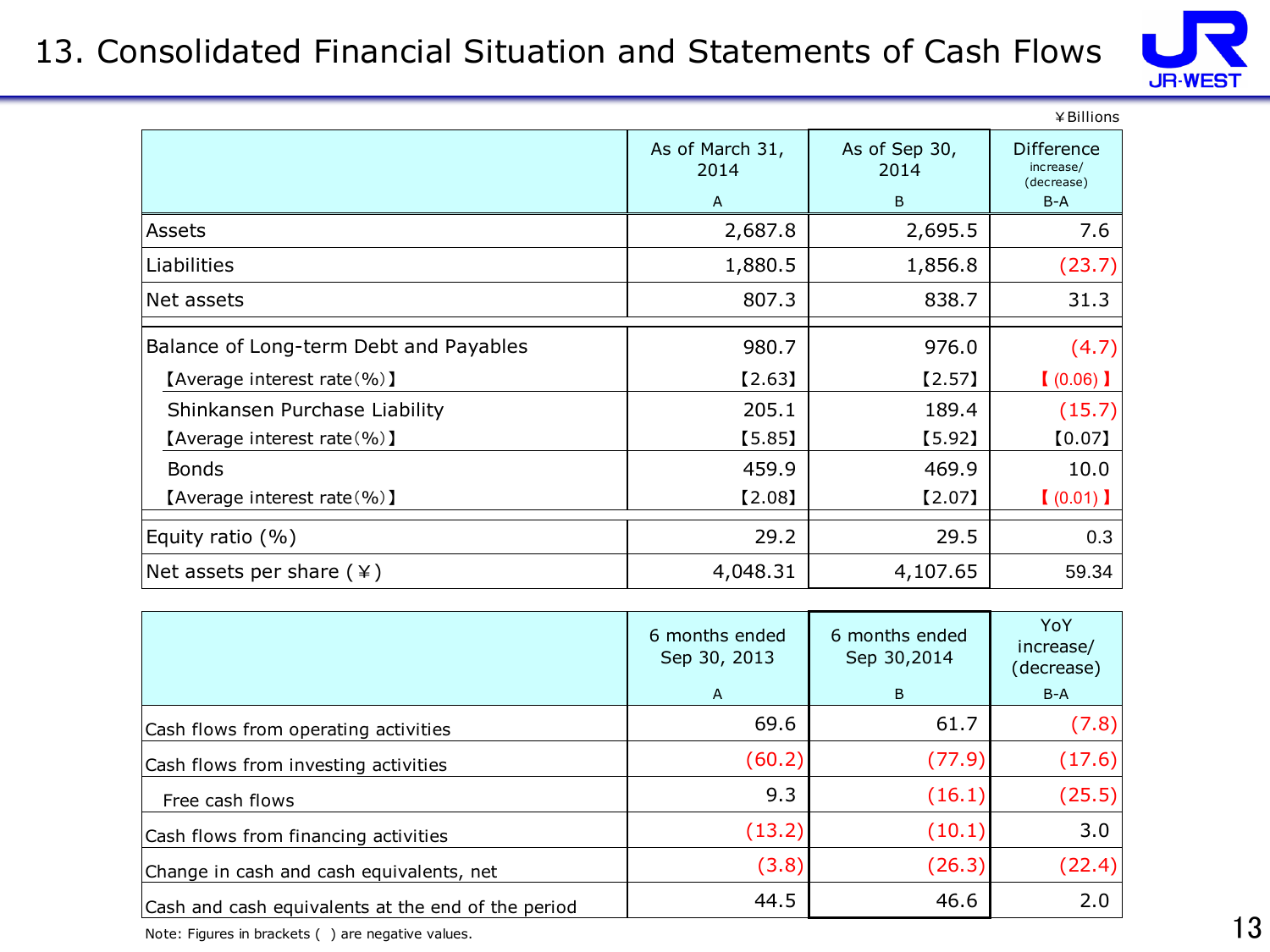

|                                                      | Persons, ¥Billions             |                                |                            |                                              |  |  |
|------------------------------------------------------|--------------------------------|--------------------------------|----------------------------|----------------------------------------------|--|--|
|                                                      | 6 months ended<br>Sep 30, 2013 | 6 months ended<br>Sep 30, 2014 | <b>Results</b><br>FY2014/3 | <b>Forecasts</b><br>FY2015/3<br>As of Oct 29 |  |  |
| ROA (%, Consolidated)                                | 2.9                            | 3.1                            | 5.1                        | 4.5                                          |  |  |
| ROE (%, Consolidated)                                | 4.9                            | 6.9                            | 8.6                        | 8.3                                          |  |  |
| EBITDA (Consolidated) <sup>*1</sup>                  | 149.8                          | 154.4                          | 288.4                      | 276.0                                        |  |  |
| Depreciation (Consolidated)                          | 75.0                           | 72.2                           | 153.9                      | 152.0                                        |  |  |
| Capital Expenditures<br>(Consolidated, own fund)     | 46.2                           | 73.7                           | 166.7                      | 224.0                                        |  |  |
| Capital Expenditures<br>(Non-consolidated, own fund) | 37.3                           | 58.3                           | 144.5                      | 188.0                                        |  |  |
| Safety related capital expenditure                   | 24.0                           | 22.4                           | 89.3                       | 90.0                                         |  |  |
| Dividends per share $(*)$                            | 55                             | 60                             | 115                        | 120                                          |  |  |

 $*1$  EBITDA = Operating Income + Depreciation

|                                       | 6 months ended<br>Sep 30, 2013 |                  | 6 months ended<br>Sep 30, 2014 |                  | <b>Results</b><br>FY2014/3 |                  | <b>Forecasts</b><br>FY2015/3<br>As of Oct 29 |                  |
|---------------------------------------|--------------------------------|------------------|--------------------------------|------------------|----------------------------|------------------|----------------------------------------------|------------------|
|                                       | Consolidated                   | Non-Consolidated | Consolidated                   | Non-Consolidated | Consolidated               | Non-Consolidated | Consolidated                                 | Non-Consolidated |
| No. of employees at the end of period | 46,127                         | 27,370           | 48,203                         | 27,362           | 46,006                     | 27,300           |                                              |                  |
| Financial Expenses, net               | (13.8)                         | (13.1)           | (12.5)                         | (12.1)           | (27.5)                     | (26.3)           | (25.5)                                       | (24.5)           |
| Interest and dividend income          | 0.3                            | 0.9 <sub>0</sub> | 0.5                            | 0.9              | 0.5                        | $1.4^{\circ}$    | 0.5                                          | 1.4              |
| Interest expenses                     | 14.1                           | 14.0             | 13.0                           | 13.0             | 28.0                       | 27.8             | 26.0                                         | 26.0             |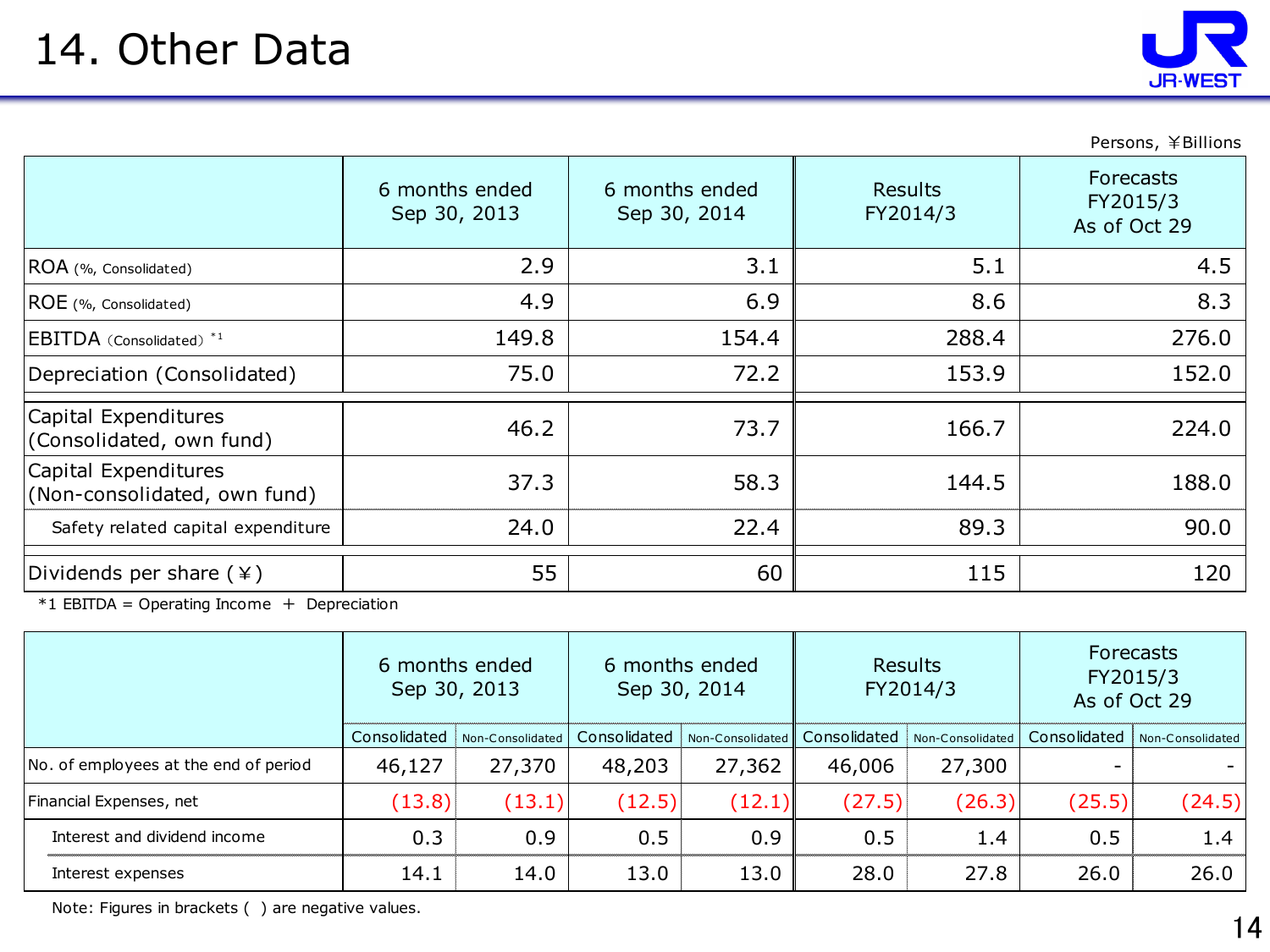## 15. Redemption Plan of Shinkansen Purchase Liability